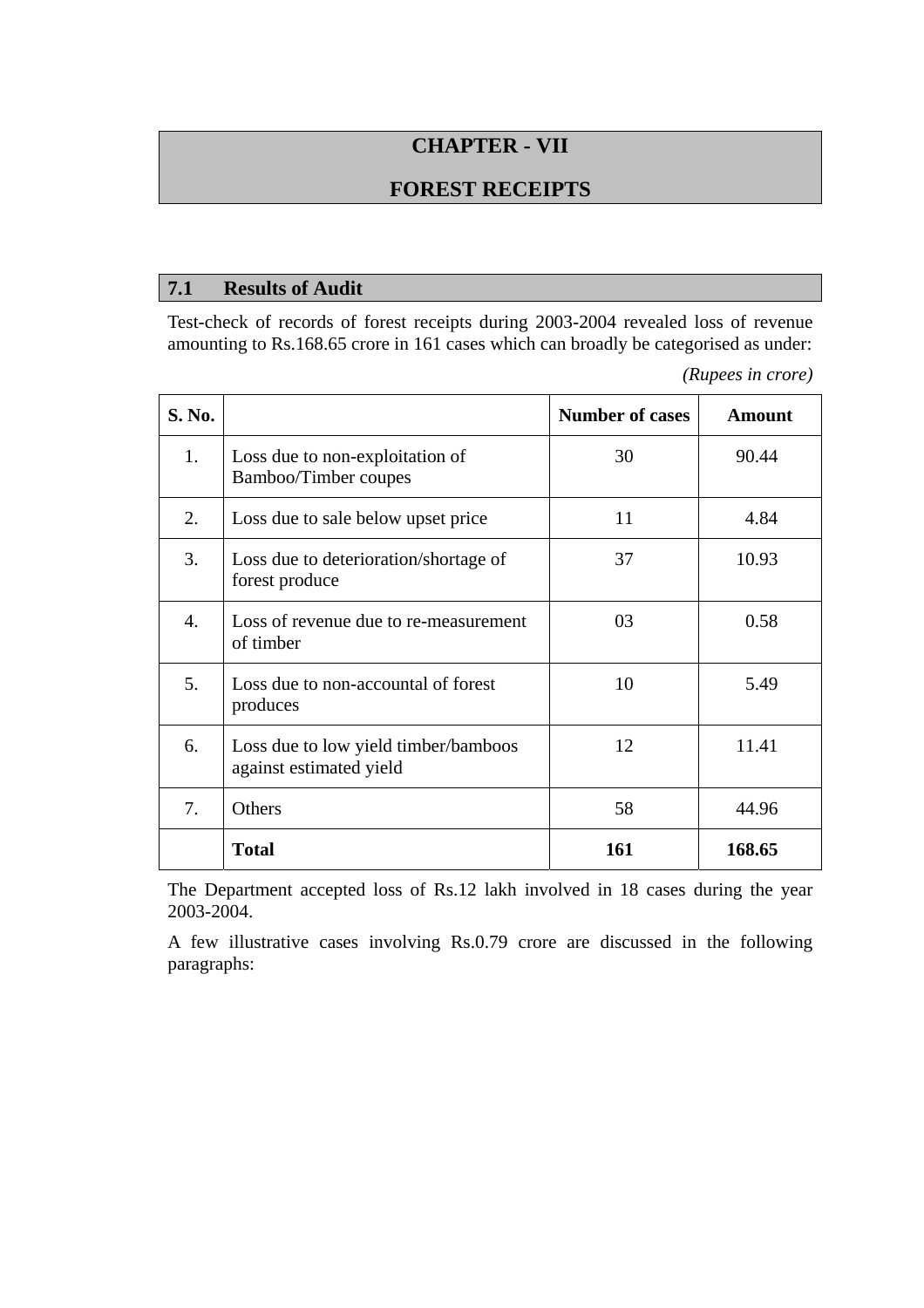# **7.2 Loss of revenue due to non-observance of procedure in the disposal of forest produce**

\_\_\_\_\_\_\_\_\_\_\_\_\_\_\_\_\_\_\_\_\_\_\_\_\_\_\_\_\_\_\_\_\_\_\_\_\_\_\_\_\_\_\_\_\_\_\_\_\_\_\_\_\_\_\_\_\_\_\_\_\_\_\_\_\_\_\_\_\_\_\_\_\_\_\_

As per provisions of Forest Manual, forest produce shall be disposed off in public auction after determination of upset price. In case the sale price obtained is not equal to upset price, sealed tenders shall be invited to dispose off the forest produce.

Test-check of records in February 2004 of Divisional Forest Office (General), Guna, revealed that 40,465 *khair* trees kept in 230 lots were sold in auction in September 2002 at Rs.7.72 lakh as against the upset price of Rs.75.99 lakh which resulted in loss of revenue of Rs.68.27 lakh to the Government. The sale price of these lots ranged between 87 and 91 per cent below the upset price.

After this was pointed out in February 2004, Divisional Forest Officer (DFO) stated that forest produces were kept in auction five to thirty times between January 1999 and March 2002, but no bid was received therein, as the alternative *Gaimbeer* and synthetic *katha* were in circulation in market which affected the demand of *khair* trees. The reply was not acceptable as in the event of receipt of less value in the auction, efforts should have been made to dispose off the trees by inviting sealed tenders so that better price could have been fetched, which was not done.

The matter was reported to the Government in June 2004, which stated (August 2004) that the inviting of sealed tenders in respect of each lot is not practicable and accordingly the revision of forest manual is under consideration.

# **7.3 Non-working in bamboo coupes**

Departmental instructions (October 1975) require that all bamboo coupes due for felling should be worked without exception. Prior sanction of the Conservator of Forests shall be obtained, if a coupe can not be worked due to compelling circumstances. These instructions were further reiterated in August 2000 by the Chief Conservator of Forest (Production) (CCF[P]) that felling cycle of bamboo coupes was four years. Non-working of bamboo coupes beyond four years has adverse effect on its crop/production.

Test-check of records of Divisional Forest Office (General), Burhanpur between April 2002 and August 2003 revealed that ten bamboo coupes involving area of 6122.900 hectare were due for working during 2001-2002 and 2002-2003 but were left un-worked.

After this was pointed out between April 2002 and August 2003, the Government stated in August 2004 that the period of working plan of the division expired in December 2000. Extension of the working plan for the period up to December 2005 was approved by the State Government in October 2000 and sent to the Central Government in October 2000 for their approval, which is awaited. These coupes were therefore, not worked. The reply is not tenable, as the Central Government in their directions of 1999 had stated that no future extension of the working plans would be granted to the existing working plans and revised working plans should be ensured. Thus, the proposal of extension of working plan was itself contrary to the ibid instructions. The State Government should devise the plans in such a way and within the prescribed time limit to ensure that no working season of bamboo areas is lost.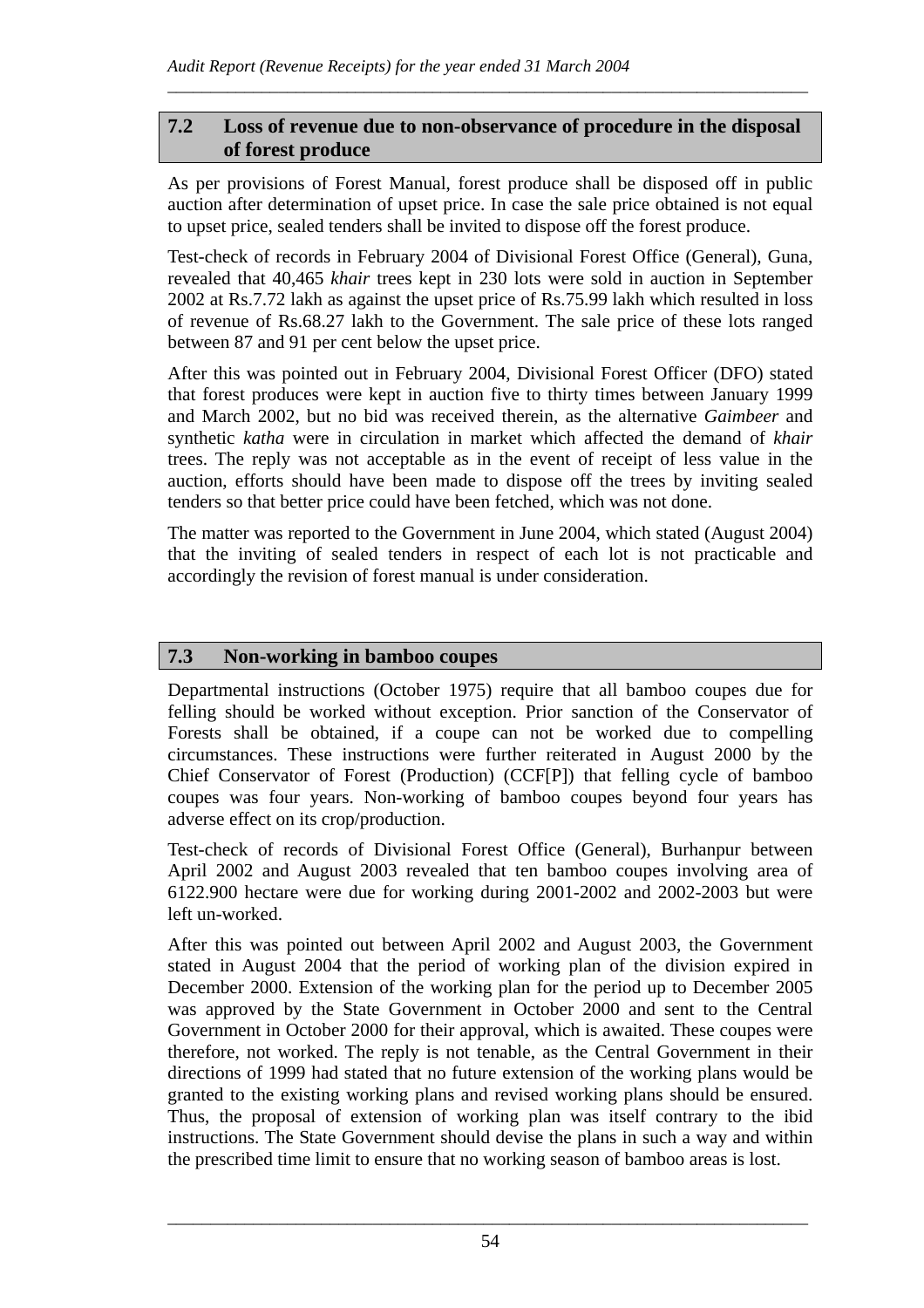# **7.4 Irregular retention of commercial tax revenue**

According to the provisions of Madhya Pradesh, Commercial Tax Act, 1994 every dealer is liable to pay tax due, failing which interest at the rate of two per cent per month shall be levied from the date of the tax so payable to the date of its payment or to the date of order of assessment whichever is earlier. With a view to avoid the liability of interest/penalty the Additional Principal Chief Conservator of Forest (Production) issued (January 2003) instructions that the amount of commercial tax collected during the month should be deposited in the commercial tax receipt head within 30 days of the following month.

\_\_\_\_\_\_\_\_\_\_\_\_\_\_\_\_\_\_\_\_\_\_\_\_\_\_\_\_\_\_\_\_\_\_\_\_\_\_\_\_\_\_\_\_\_\_\_\_\_\_\_\_\_\_\_\_\_\_\_\_\_\_\_\_\_\_\_\_\_\_\_\_\_\_\_

Test check of records in January 2004 of Divisional Forest Office (General), Satna, revealed that commercial tax collected from sale of forest produce during the period from April 1999 to November 2003 amounting to Rs.21.18 lakh was not deposited, which resulted in unauthorised retention of revenue of commercial tax. Further, due to non-deposit of commercial tax the liability of interest up to March 2004 worked out to Rs.10.42 lakh.

After this was pointed out in audit, the DFO stated in January 2004 that the commercial tax due would be deposited after assessment of tax by the commercial tax department. The reply is not tenable as the revenue collected on account of commercial tax should have been remitted to the treasury within the prescribed period.

The matter was reported to the Government in March and May 2004; their reply had not been received (May 2005).